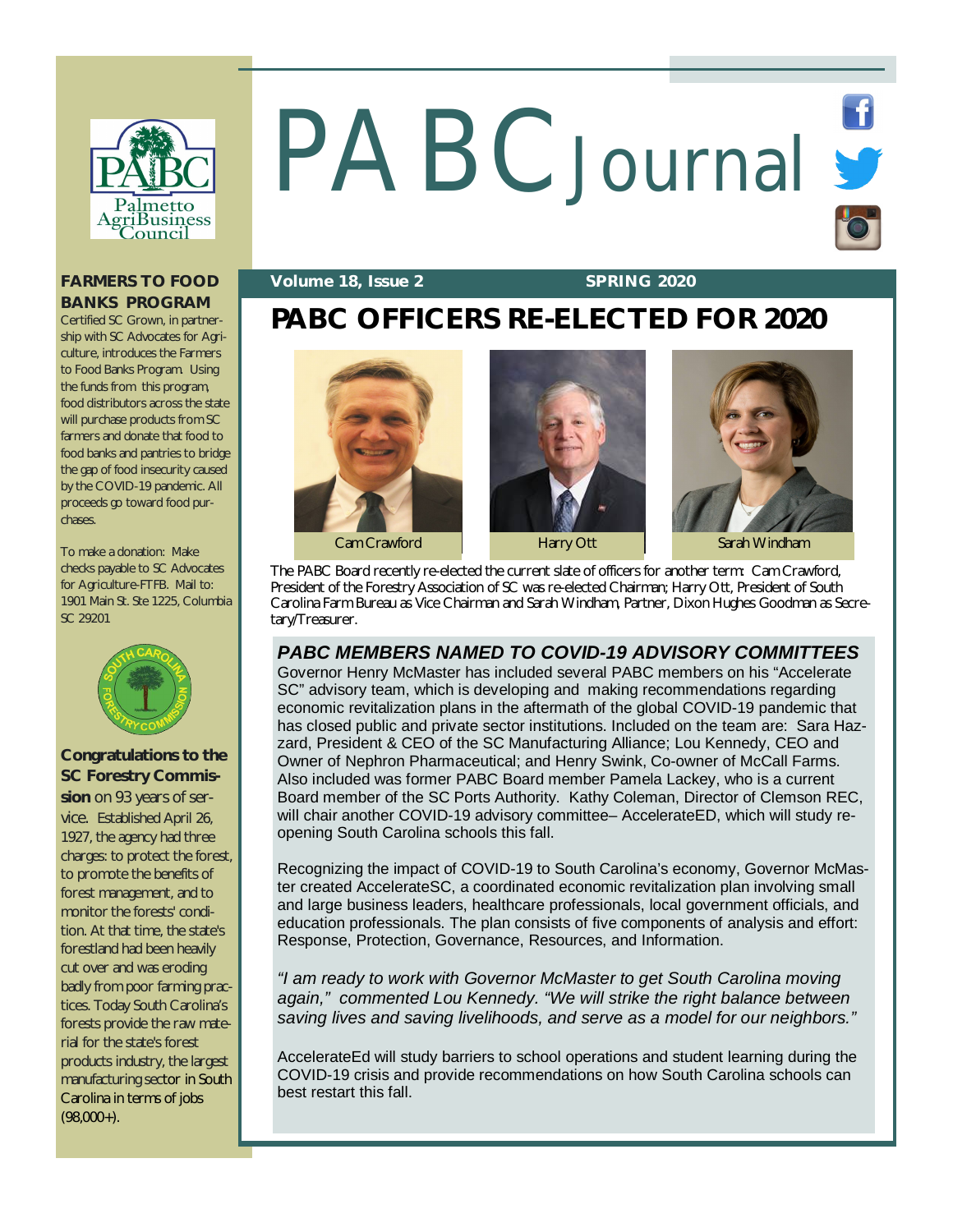## **Page 2 PABCJournal**

# SC Chamber of Commerce Spotlight on Agriculture and Forestry



From left, Pat Calhoun, CEO of AgSouth Farm Credit; Brittney From left, Ted Pitts, President—SC Chamber of Commerce;<br>and Matt Miller, Owners—Manchester Farms. From Luck Rep. Skelley, AnSouth Farm Credit: and Commissioner Hugh



Ben Skelley, AgSouth Farm Credit; and Commissioner Hugh Weathers.



From left, Michael Mancini, AgFirst Farm Credit



Bank and Charles Vernon, ArborOne Farm Credit. From left, Cam Crawford, PABC Chairman and Forestry Association President and Larry McKenzie, SC Farm Bureau.



From left, Boone Peeler, FSA Director; Richard Fordyce, USDA FSA Administrator; Kathy Coleman, Director– Clemson REC and Gary Spires, Farm Bureau Director of Government Affairs.



From left, Joe Mcninch and Gary Prince, Senn Brothers Produce.

The South Carolina Chamber of Commerce held their annual Spotlight on Agriculture and Forestry in March providing excellent opportunities for networking within the agribusiness community. Featured speaker was Richard Fordyce, USDA Farm Service Agency Administrator.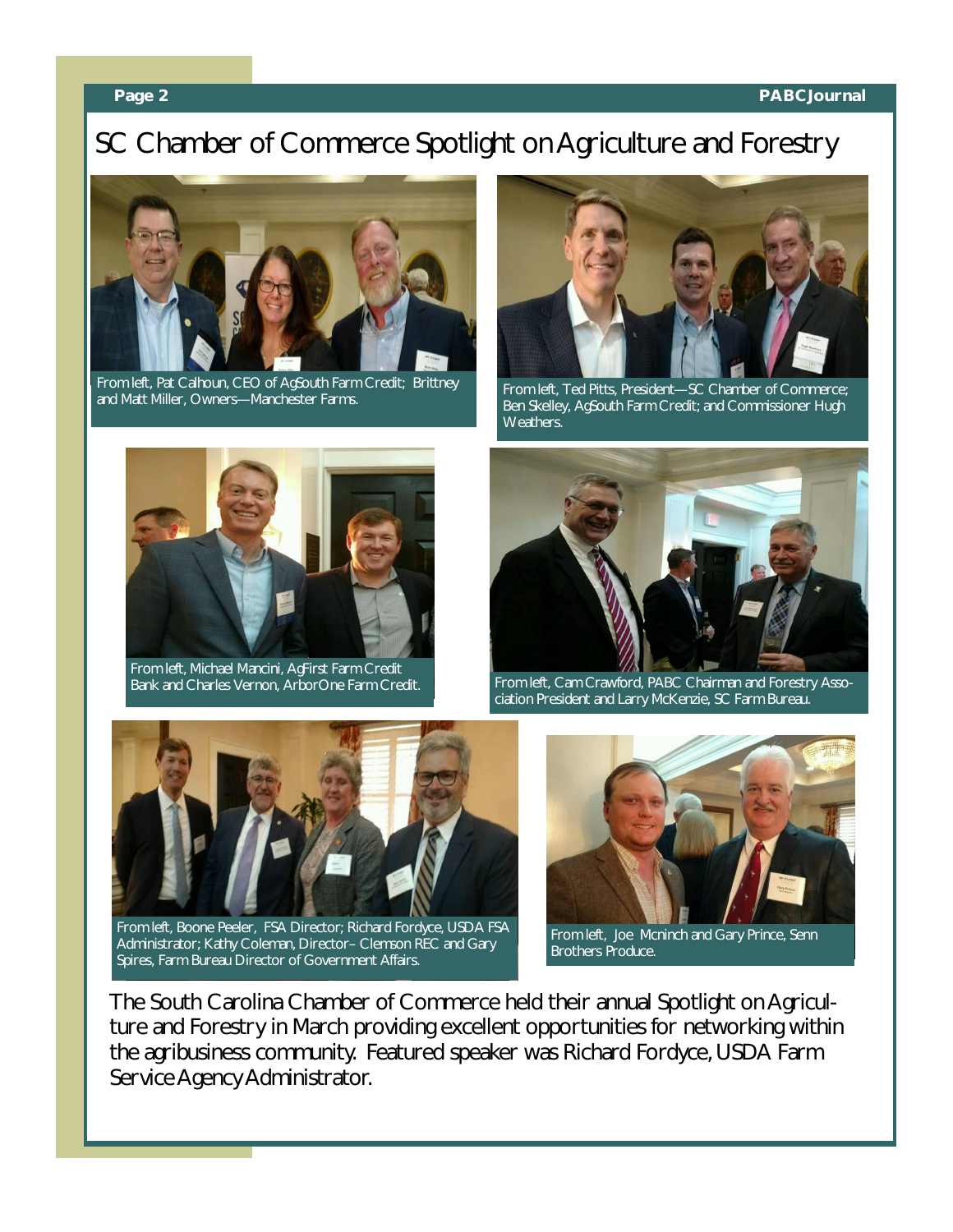## SC Ag in the Classroom Recipient of Duke Energy Foundation Grant

South Carolina Ag in the Classroom was selected as a recipient of a Duke Energy Foundation Grant for \$20,000 that supports South Carolina K-12 education programs focused on summer reading loss, STEM and experiential learning. More than \$340,000 in funding was awarded to programs around the state.

The Ag in the Classroom grant will go to fund the use of the Mobile Learning Lab at select schools in the Duke Energy service area. The lab will bring agriculture to the classroom without the challenges of taking an actual field trip.

"I know from my time in the classroom that field trips often create an unnecessary burden on teachers. I am so excited that this grant will help us bring the farm to the school and will give us more opportunities to reach students through hands-on learning experiences in our mobile learning lab," commented Tracy Miskelly, Director of Ag in the Classroom.

Students who visit the lab will learn about important South Carolina commodities and how many of them go from the field to their plate. The lessons are aligned to state learning standards, so students are able to apply math, science, English and social studies principles to agriculture. And students will see first-hand the importance of agriculture in providing food, fuel and fiber.

"South Carolina Farm Bureau and Ag in the Classroom are excited about the possibilities the partnership with Duke Energy brings," said Harry Ott, SCFB President. "This will give our rural communities and schools the ability to experience the mobile learning lab and see first-hand all that South Carolina agriculture encompasses."

The Mobile Learning Lab is set to debut at the beginning of the 2020-2021 school year. For more information, contact Tracy Miskelly, [\(mailto://tmiskelly@scfb.org\).](mailto://tmiskelly@scfb.org).)

## **SC STATE UNIVERSITY 1890 PROGRAM JOINS PABC BOARD**



Dr. Louis Whitesides

PABC welcomes SC State University 1890 Research and Extension Program and Dr. Louis Whitesides as a new Board member.

As one of the premier resources in South Carolina, the SC State University 1890 Research & Extension Program conducts problem-solving research and provides quality outreach services and programs to rural and urban limited resource families and communities. The 1890 Research & Extension Program is located in seven regional areas with nearly a statewide impact, serving 32 of South Carolina's 46 counties.

Under the leadership of Dr. Whitesides, who assumed his appointment as executive director in September 2019, the 1890 Research & Extension Program is pivoting towards a trajectory of exponential growth. In recent months, the program's management team has expanded to include its first

chief financial officer, human resources director and director for strategic initiatives, evaluation and external affairs, as well as director of marketing and communications. The program anticipates hiring some 40 Extension regional directors and extension agents, who will undoubtedly enhance the organization's mission through offering relevant and life-changing educational programs and services.

The 1890 Research & Extension Program is set to make its mark throughout the state with the addition of new facilities in Orangeburg, Charleston, Richland, Florence and Sumter counties, a demonstration and agricultural research farm, and newly renovated 4-H camp and leadership site.

As 1890 pushes toward an aggressive plan to redefine agricultural research and cooperative extension, national and state leaders in agriculture have taken notice. This previous October, SC State and 1890 Research & Extension welcomed for the first time a sitting U.S. Secretary of Agriculture, when Sonny Perdue visited the Orangeburg campus. Acknowledgement of 1890's anticipated progress has also paved the way for expanding its collaborations with existing partners such as the South Carolina Department of Agriculture and Orangeburg County Young Farmers, and a new relationship with the Palmetto Agribusiness Council.